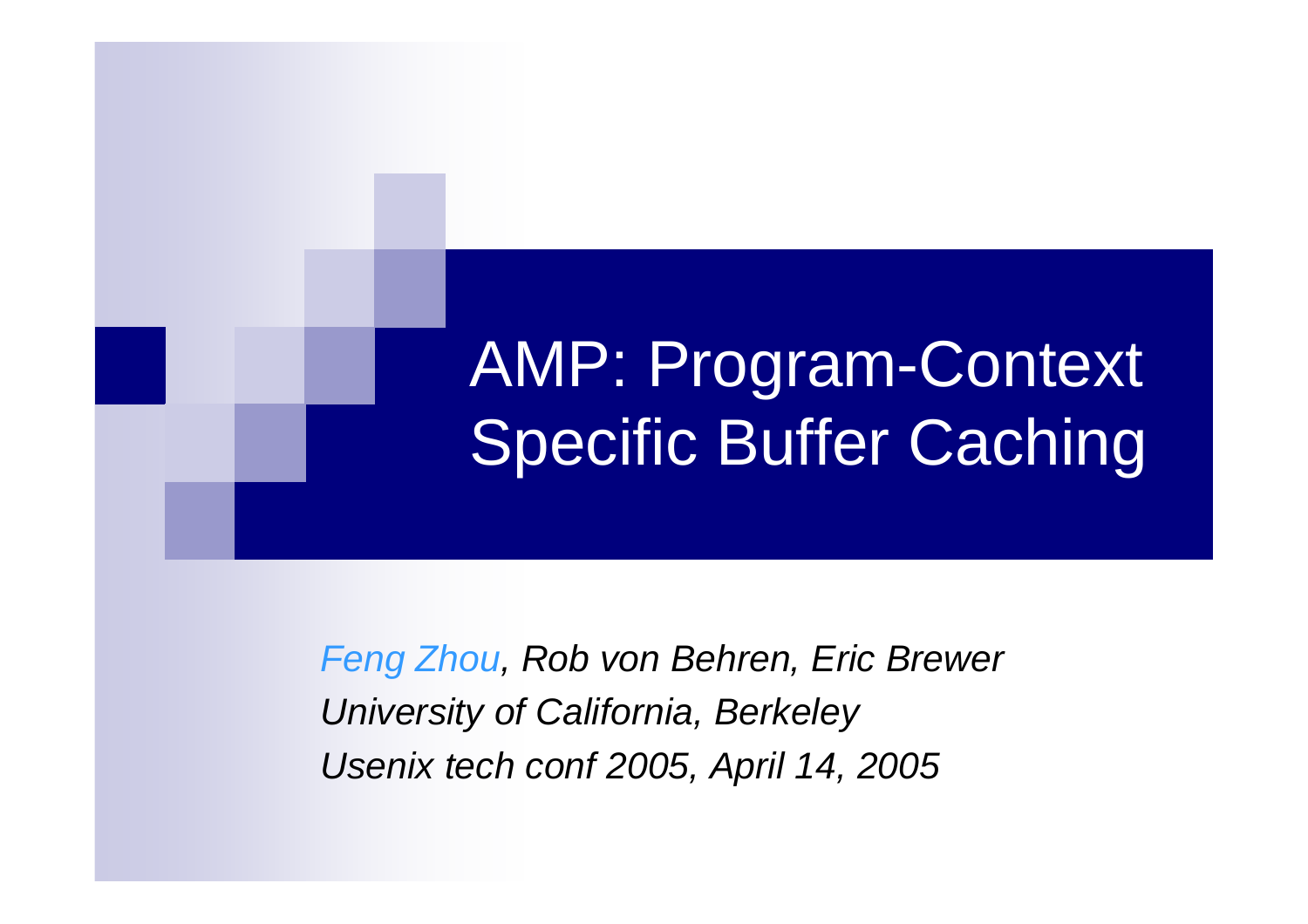## Buffer caching beyond LRU

- Buffer cache speeds up file reads by caching file content
- LRU performs *badly* for large looping accesses Access stream: 1 , Cache Size: 3 123 4 234 *miss*

0 Hit Rate for any loop over data set larger than cache size

■ DB, IR, scientific apps often suffer from this

#### ■ Recent work

- Utilizing frequency: ARC (Megiddo & Modha 03), CAR (Bansal & Modha 04)
- 2□ Detection: UBM (Kim et al. 00), DEAR (Choi et al. 99), PCC (Gniady et al. 04)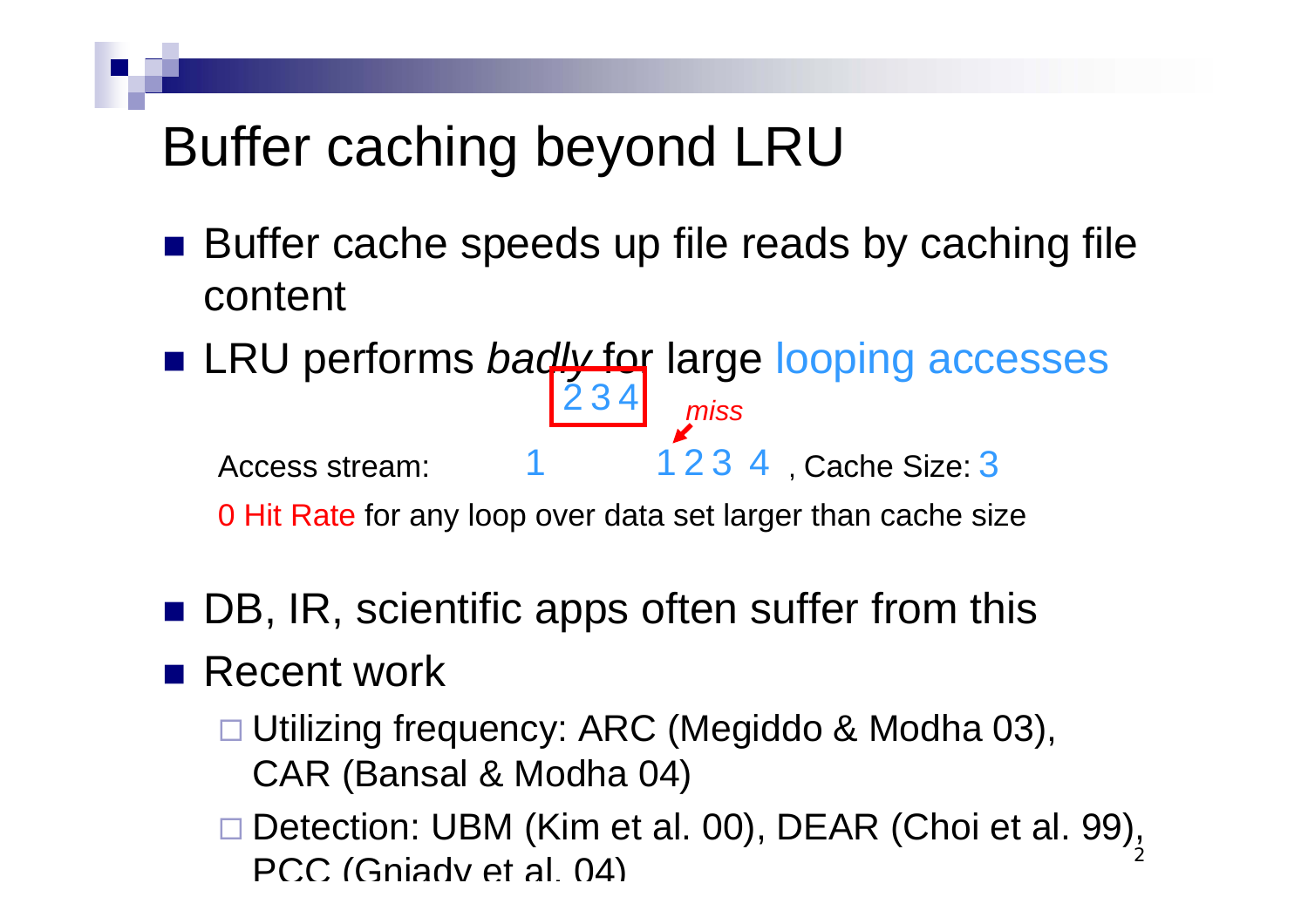## Program Context (PC)

■ Program context: current program counter + all return addresses on the call stack

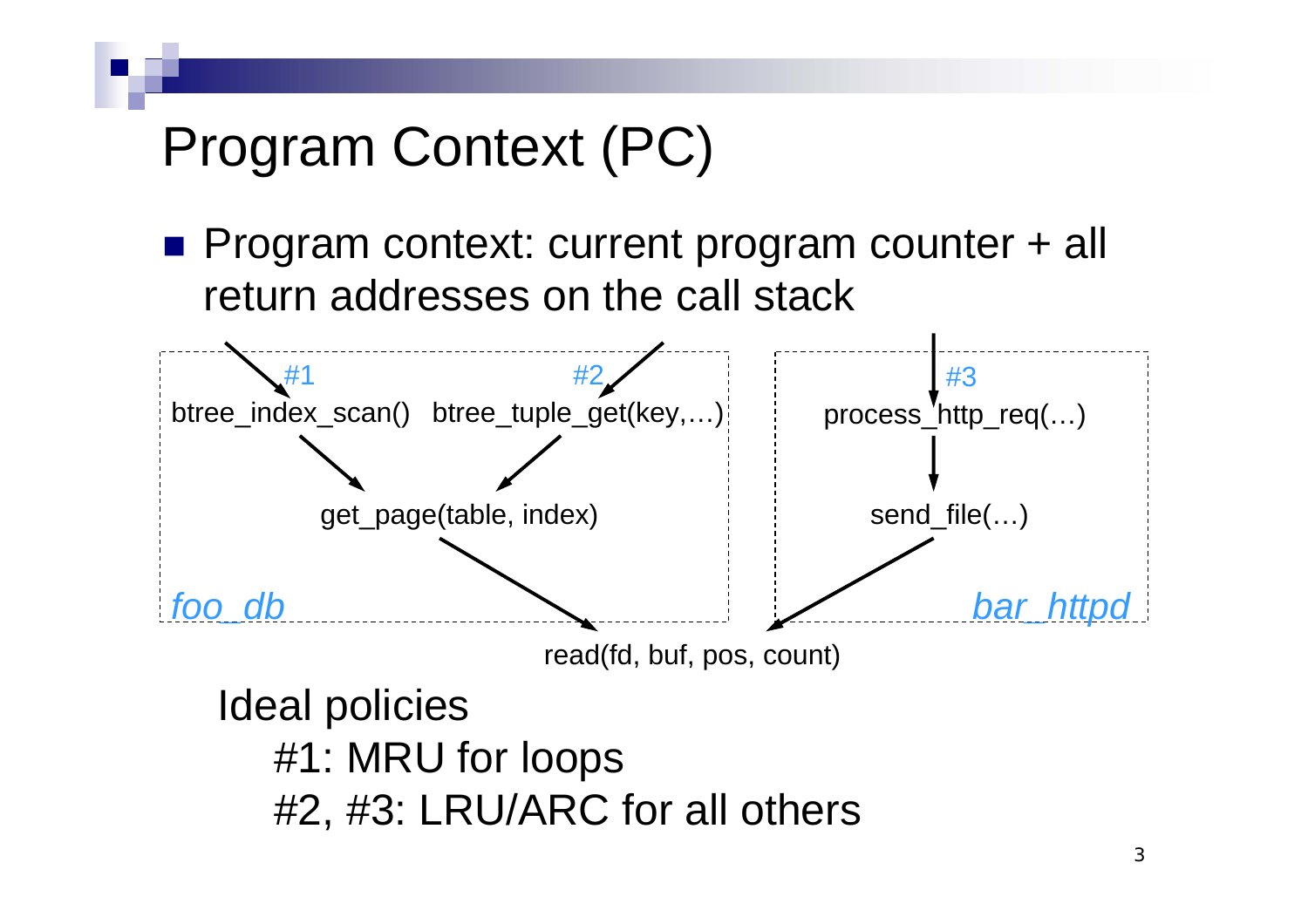## Contributions of AMP

- **PC-specific organization that treats requests** from different *program contexts* differently *\**
- Robust looping pattern detection algorithm  $\square$  reliable with irregularities
- Randomized partitioned cache management scheme

 $\square$  much cheaper than previous methods

*\* Same idea is developed concurrently by Gniady et al (PCC at OSDI'04)*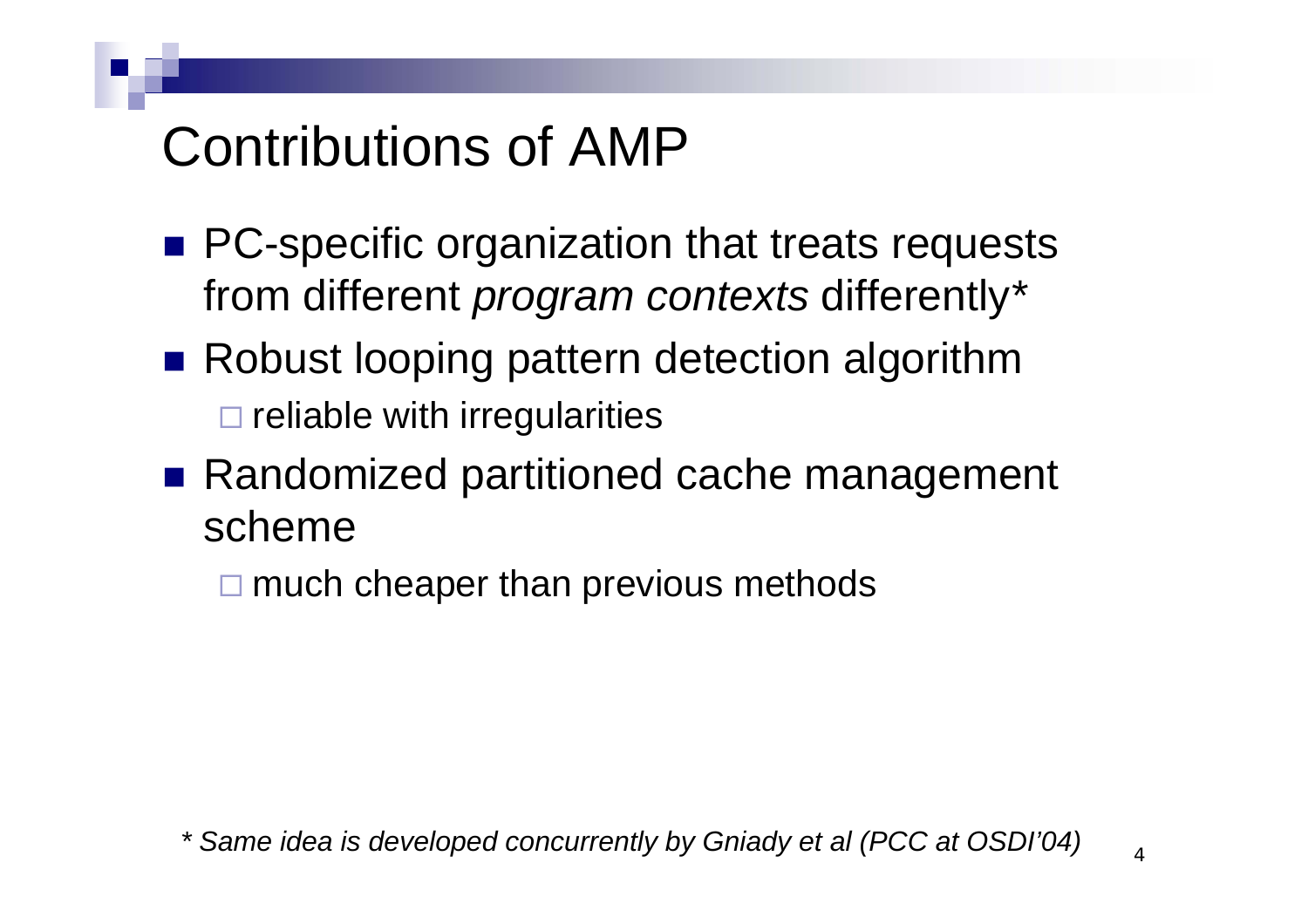## Adaptive Multi-Policy Caching (AMP)

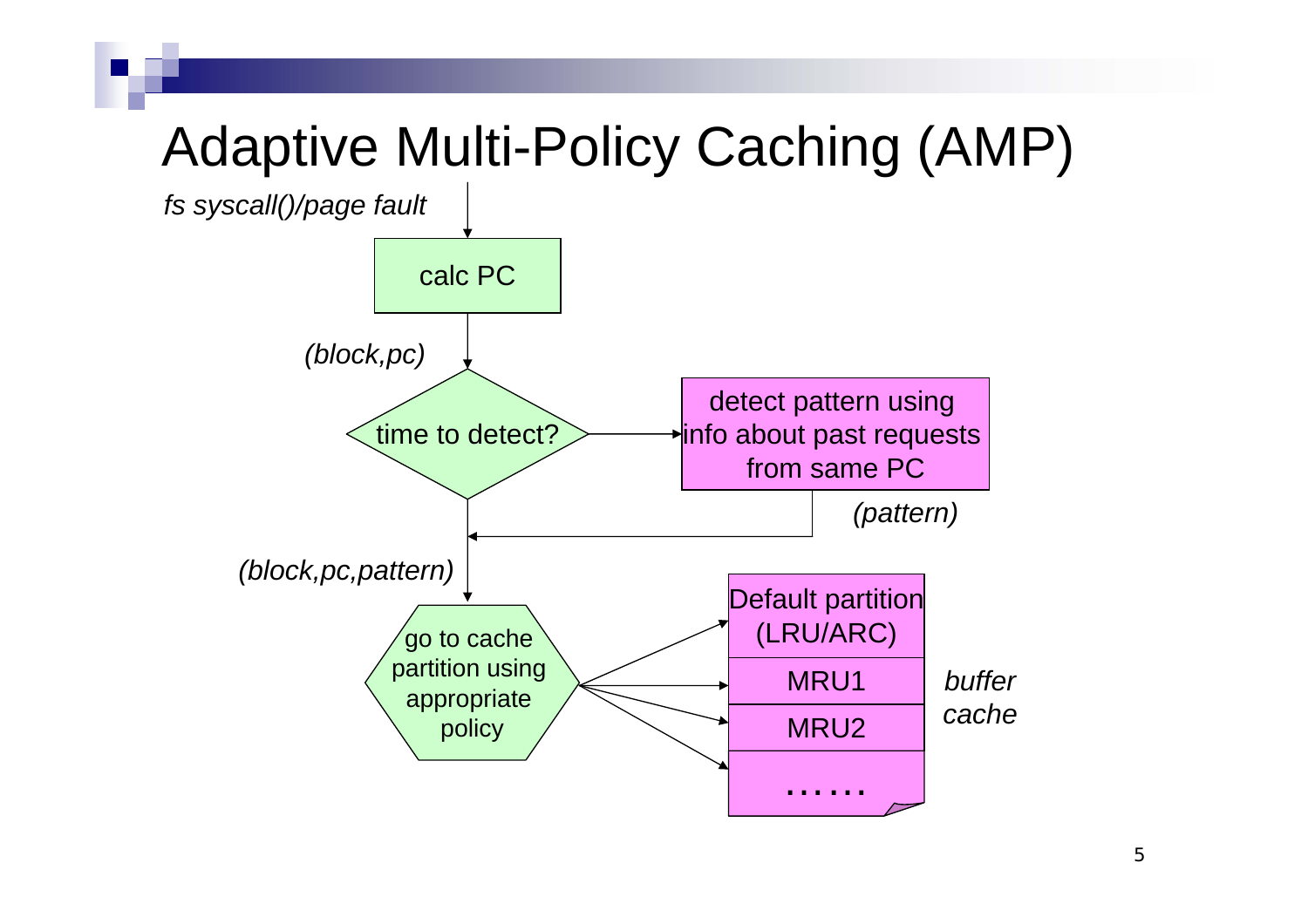### Looping pattern detection

- $\blacksquare$  Intuition:
	- □ Looping streams always access blocks that has not been accessed for the longest period of time, i.e. the *least recently used* blocks.

1 2 3 1 2 3

□ Streams with locality (temporally clustered streams) access blocks that has been accessed recently, i.e. *recently used* blocks.

1 2 3 3 4 3 4

■ What AMP does: measure a metric we call *average access recency* of all block accesses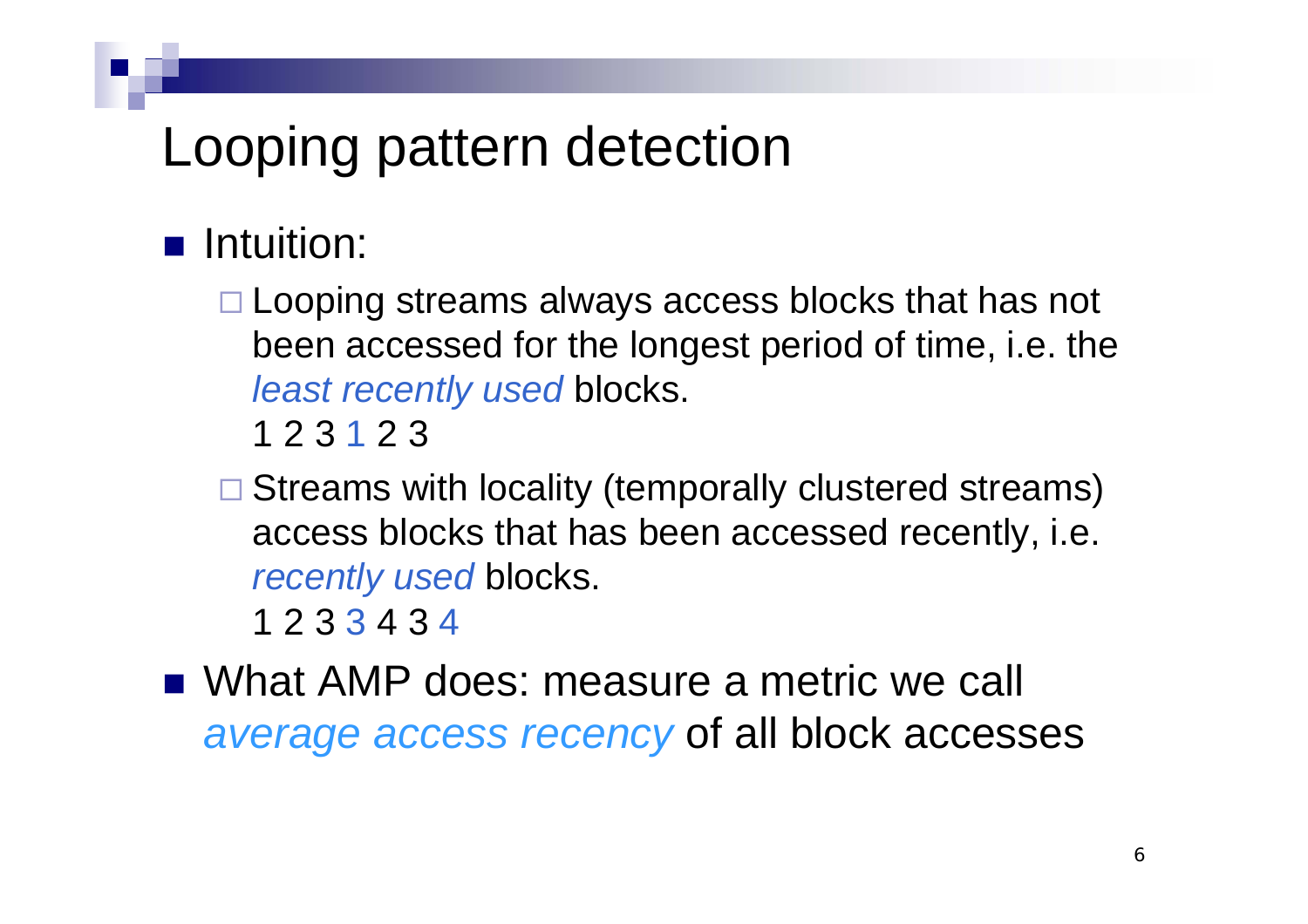### Loop detection scheme

- For the *i*-th access
	- □  $L_i$ : list of all previously accessed blocks, ordered from the oldest to the most recent by their last access time.

 $\Box p_i$ : position in  $L_i$  of the block accessed (0 to  $|L_i|$ -1)

□ Access recency:  $R_i$ = $p_i$ ⁄(| $L_i$ |-1)

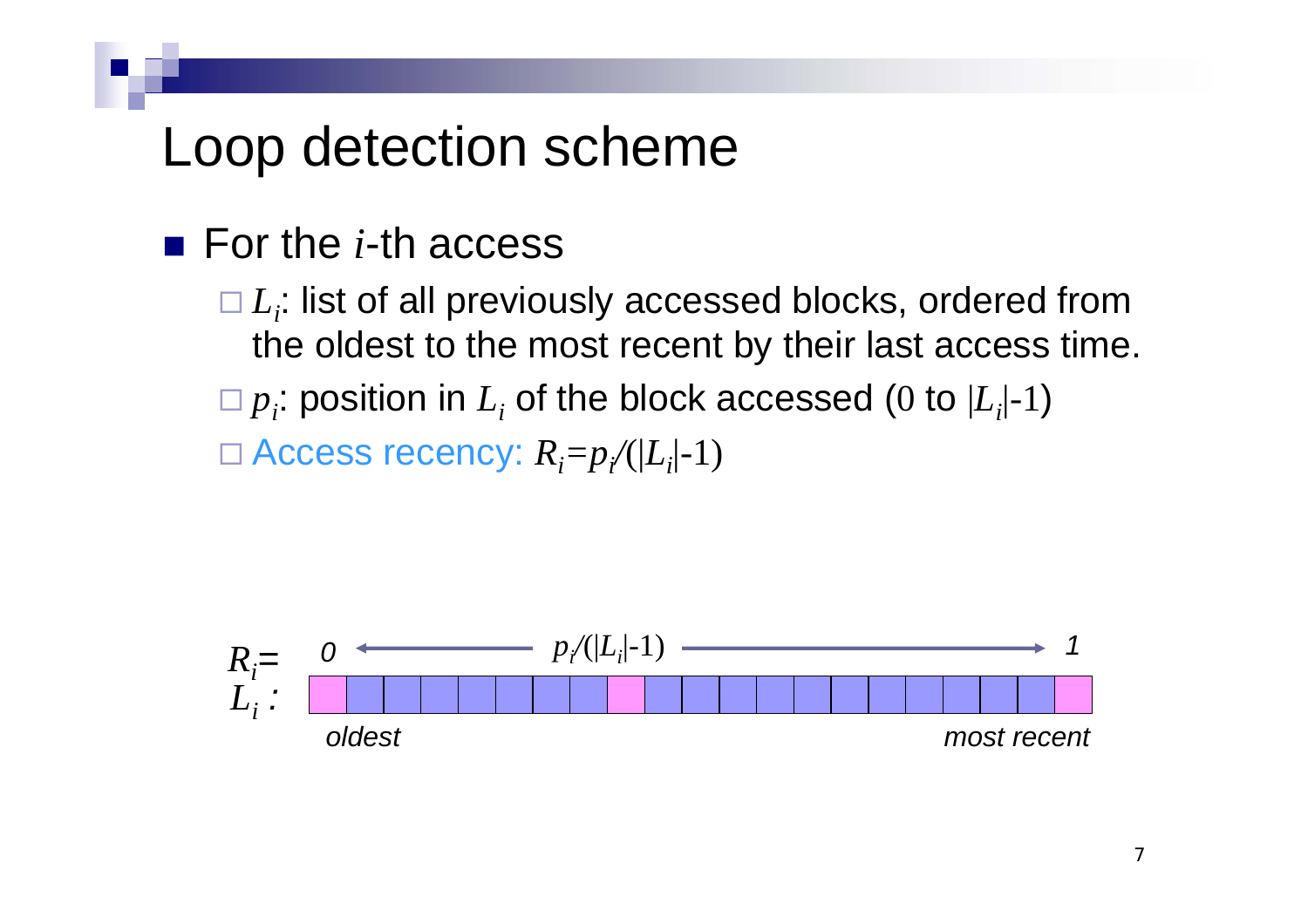### Loop detection scheme cont.

- $\blacksquare$  Average access recency  $R = \textit{avg}(R_i)$
- **Detection result:**

 $\Box$  *loop*, if  $R < T_{loop}$  (e.g. 0.4)

 $\Box$  *temporally clustered*, if  $R > T_{tc}$  (e.g. 0.6)

*others*, o.w. (near 0.5)

■ Sampling to reduce space and computational overhead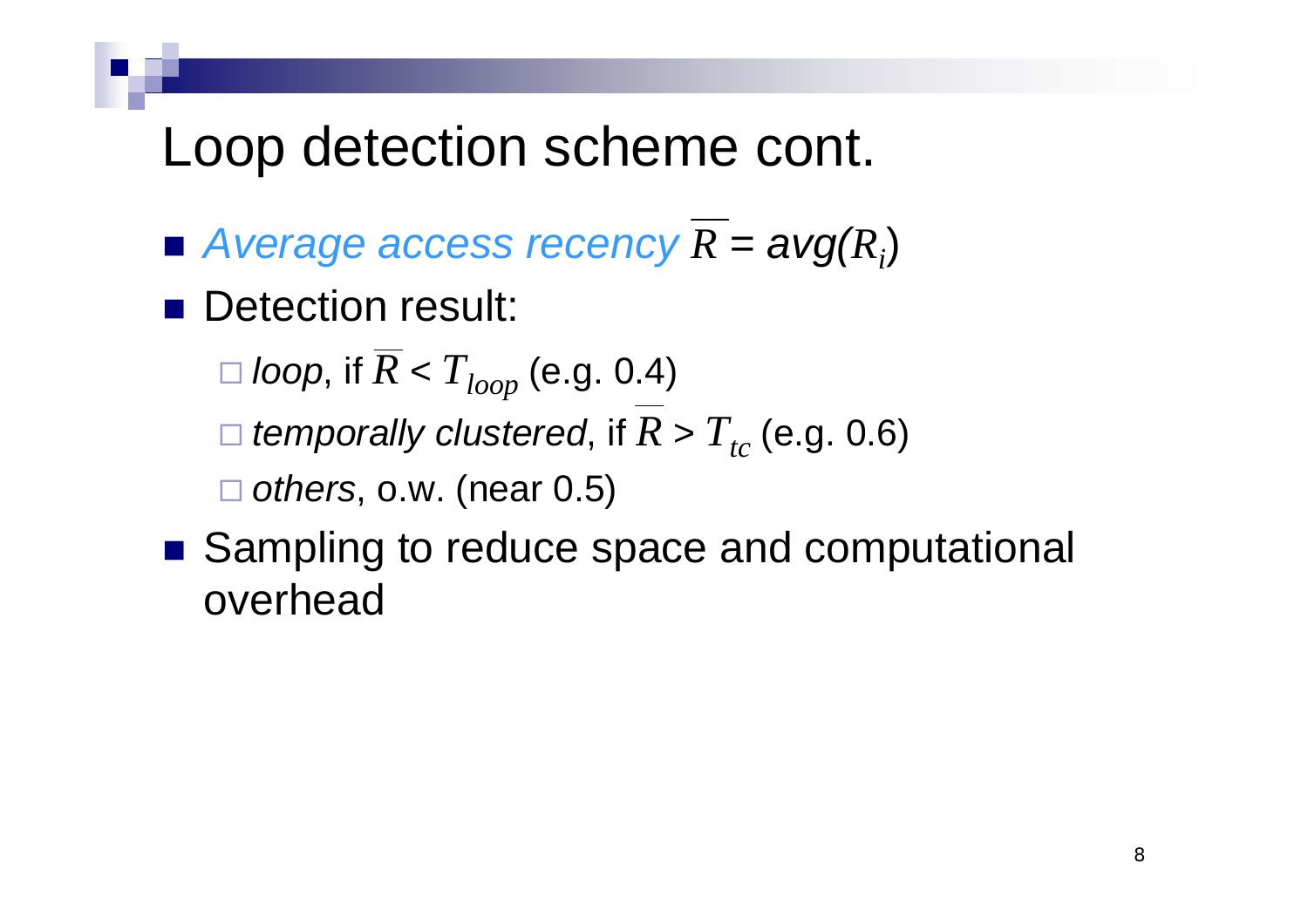### Example: loop

#### ■ Access stream: [1 2 3 1 2 3]

|               | block         | $p_i^-$ |  |  |  |
|---------------|---------------|---------|--|--|--|
|               |               | empty   |  |  |  |
| $\mathcal{P}$ | $\mathcal{P}$ |         |  |  |  |
| 3             | つ             | 12      |  |  |  |
|               |               | 123     |  |  |  |
| 5             | $\mathcal{P}$ | 231     |  |  |  |
|               |               | 312     |  |  |  |

■ *R* =0, detected pattern is *loop*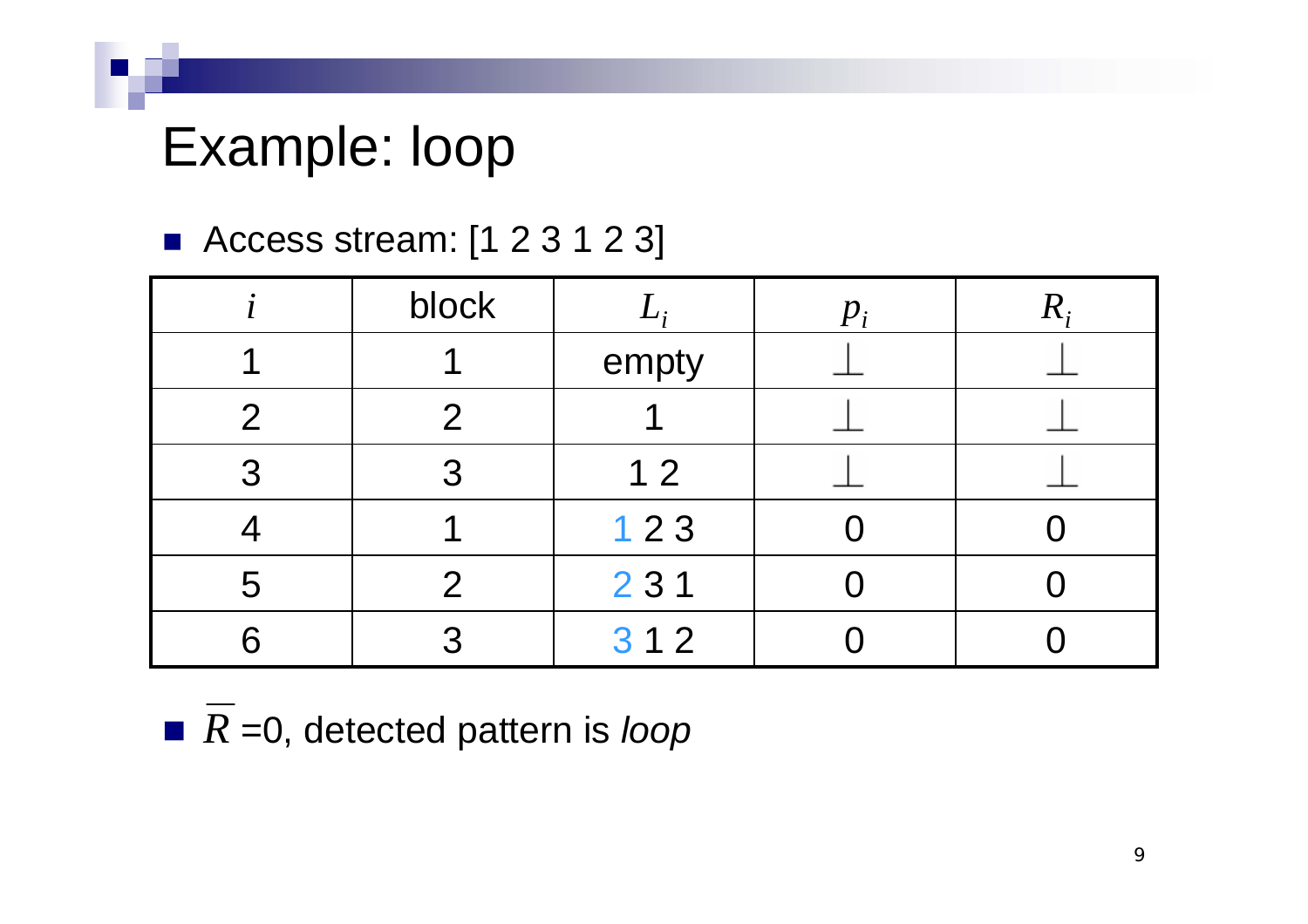### Example: non-loop

■ Access stream: [1 2 3 4 4 3 4 5 6 5 6], R = 0.79

| $\dot{i}$      | block          | $L_i$  | $p_i$          | $R_i$ |  |
|----------------|----------------|--------|----------------|-------|--|
| 1              | 1              | empty  |                |       |  |
| $\overline{2}$ | $\overline{2}$ |        |                |       |  |
| 3              | 3              | $12$   |                |       |  |
| $\overline{4}$ | $\overline{4}$ | $123$  |                |       |  |
| 5              | $\overline{4}$ | 1234   | 3              |       |  |
| 6              | 3              | 1234   | $\overline{2}$ | 0.667 |  |
| $\overline{7}$ | $\overline{4}$ | 1243   | $\overline{2}$ |       |  |
| 8              | 5              | 1234   |                |       |  |
| 9              | 6              | 12345  |                |       |  |
| 10             | 5              | 123456 | $\overline{4}$ |       |  |
| 11             | 6              | 123465 | 0.8            |       |  |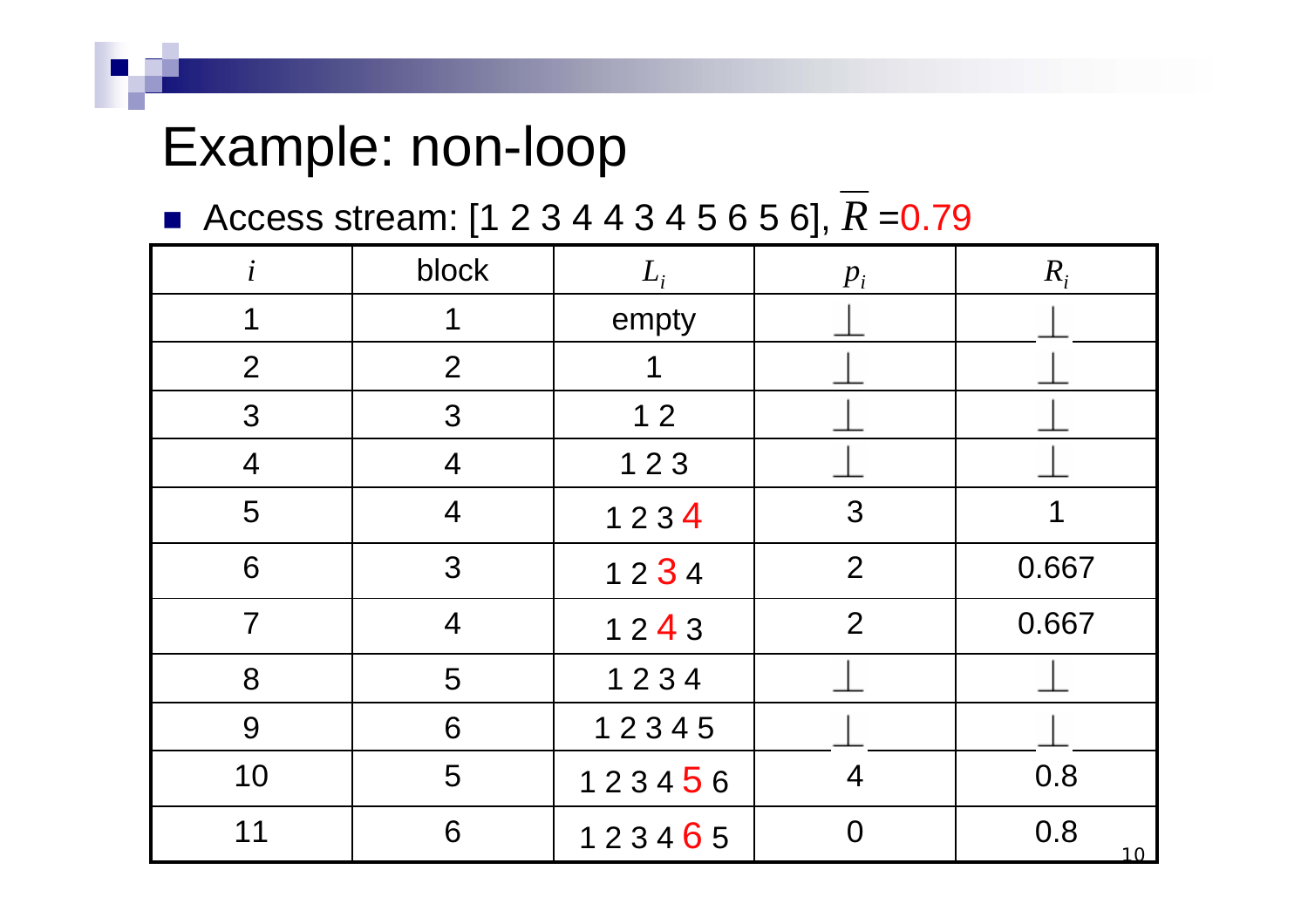#### Randomized Cache Partition Management

- Need to decide cache sizes devoted to each PC
- Marginal gain (MG)
	- $\Box$  the expected number of extra hits over unit time if one extra block is allocated
	- $\square$  Local optimum when every partition has the same MG
- Randomized scheme
	- $\square$  Expand the default partition by one if ghost buffer hit
	- Expand an MRU partition by one every *loop\_size* /*ghost\_buffer\_size* accesses to the partition
	- $\Box$ Expansion is done by taking a block from a random other part.
- Compared to UBM and PCC

 $\Box$  O(1) and does not need to find smallest MG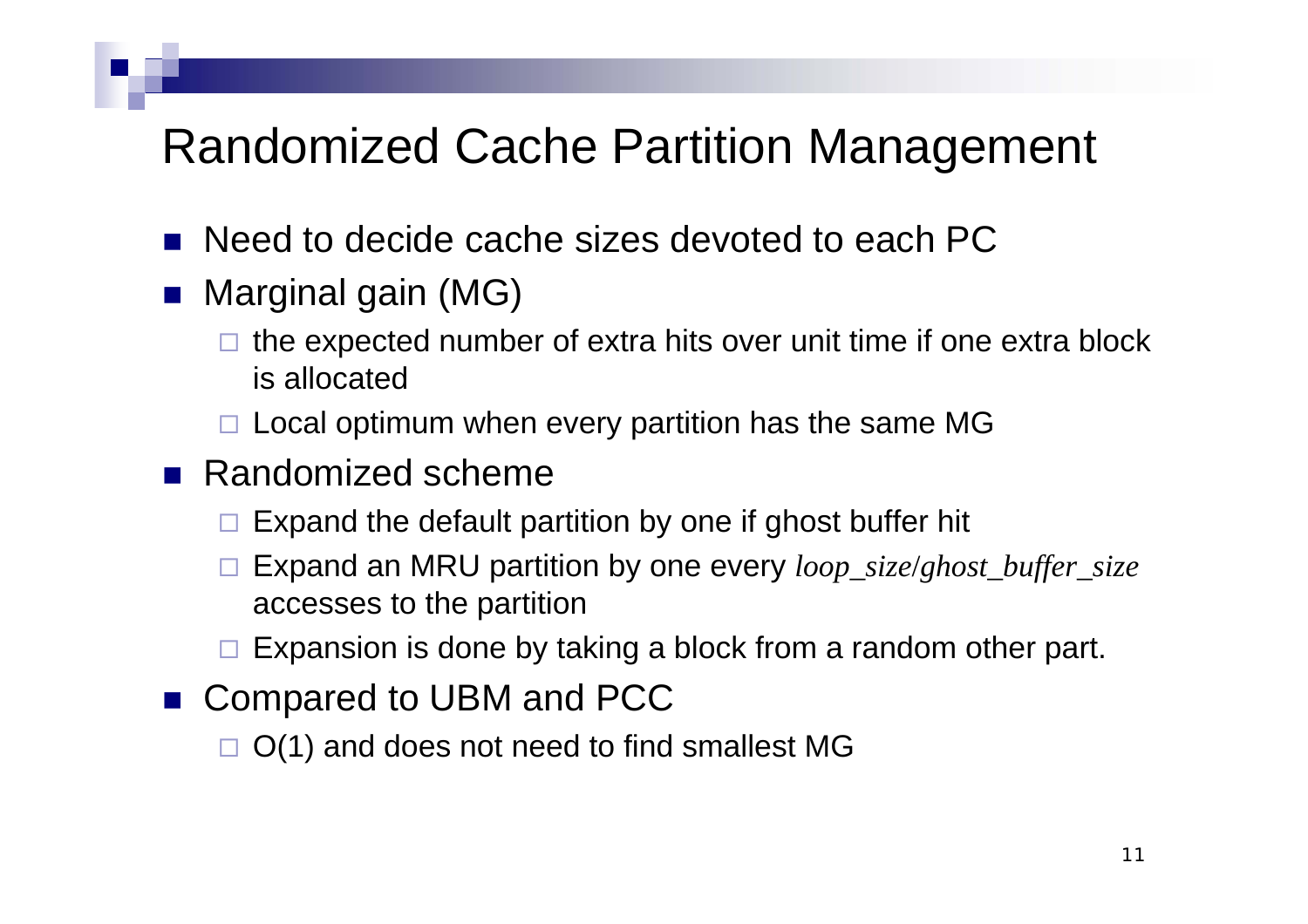### Robustness of loop detection

| <b>AMP</b><br>$\overline{R}$ | tc<br>0.755 | loop<br>0.001 | loop<br>0.347 | tc<br>0.617 | loop<br>0.008 | loop<br>0.010 | other<br>0.513 |
|------------------------------|-------------|---------------|---------------|-------------|---------------|---------------|----------------|
| <b>DEAR</b>                  | other       | loop          | other         | other       | loop          | other         | other          |
| <b>PCC</b>                   | loop        | loop          | loop          | loop        | loop          | other         | loop           |

"tc"=temporally clustered Colored detection results are wrong Classifying *tc* as *other* is deemed correct.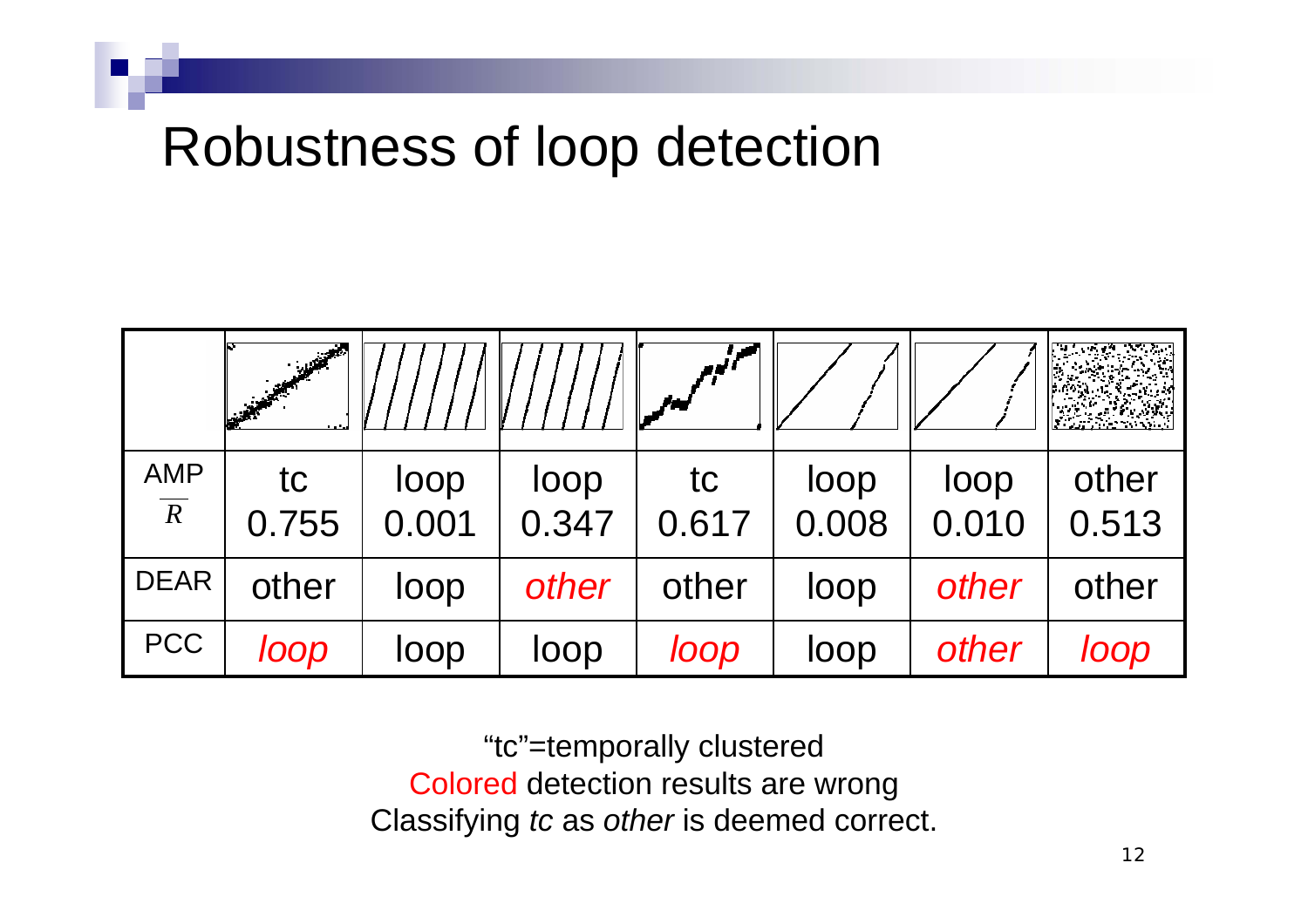#### Simulation: *dbt3 (tpc-h)*